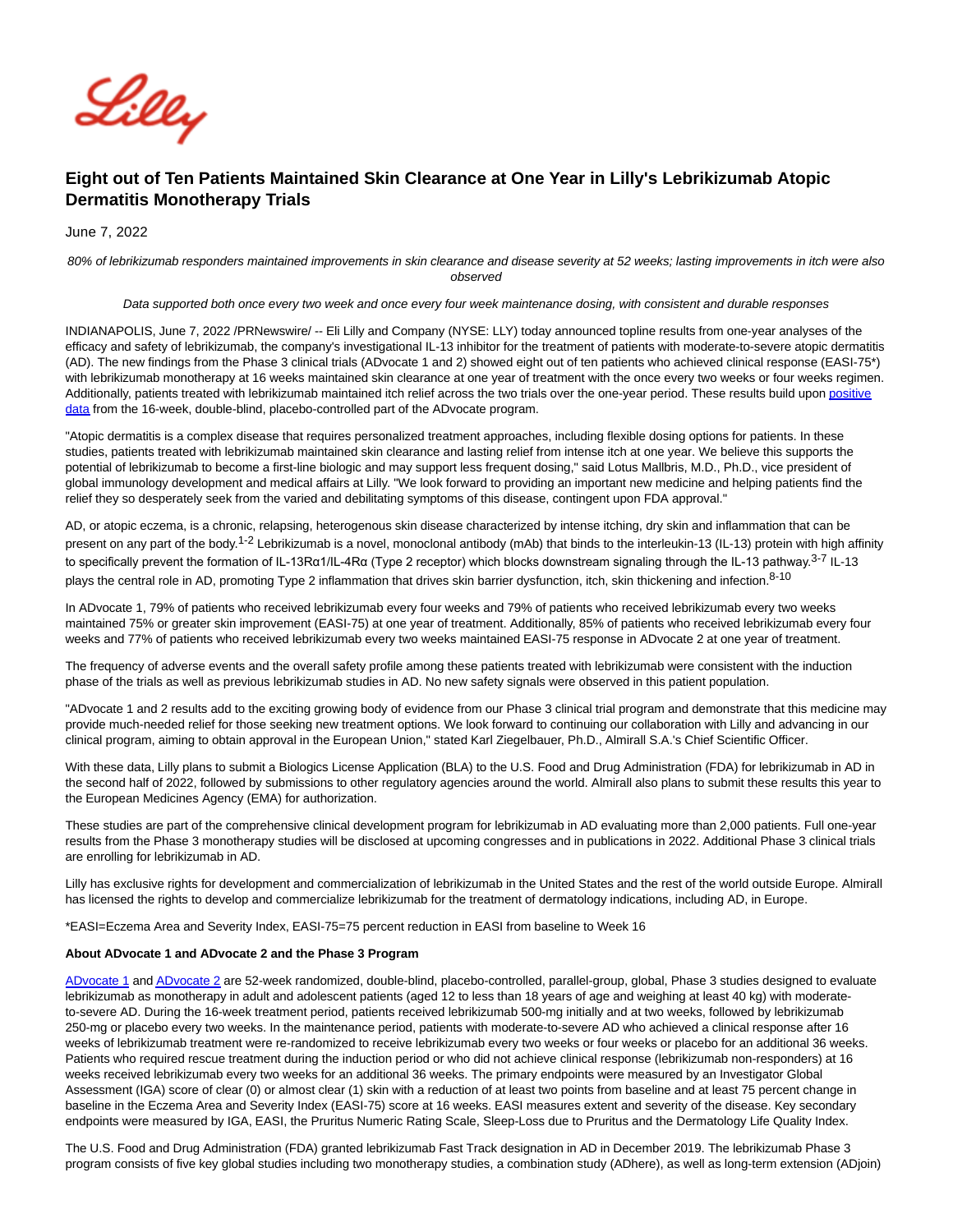and adolescent open label (ADore) studies. Lilly has also initiated a first-of-its-kind [clinical study d](https://c212.net/c/link/?t=0&l=en&o=3558798-1&h=3589286611&u=https%3A%2F%2Fwww.clinicaltrials.gov%2Fct2%2Fshow%2FNCT05372419%3Fterm%3Dskin%2Bof%2Bcolor%26cond%3Dlebrikizumab%26draw%3D2%26rank%3D1&a=clinical+study)edicated to people of color living with AD. The study will further evaluate the efficacy and safety of lebrikizumab in people of color to generate additional data and disease information to help investigators and clinicians provide better diagnoses and treatment options.

## **About Lebrikizumab**

Lebrikizumab is a novel, investigational, monoclonal antibody designed to bind IL-13 with high affinity to specifically prevent the formation of the IL-13Rα1/IL-4Rα heterodimer complex and subsequent signaling, thereby inhibiting the biological effects of IL-13 in a targeted and efficient fashion. IL-13 is the central pathogenic mediator of AD, promoting Type 2 inflammation that drives skin barrier dysfunction, itch, skin thickening and infection.6-8

## **About Lilly**

Lilly unites caring with discovery to create medicines that make life better for people around the world. We've been pioneering life-changing discoveries for nearly 150 years, and today our medicines help more than 47 million people across the globe. Harnessing the power of biotechnology, chemistry and genetic medicine, our scientists are urgently advancing new discoveries to solve some of the world's most significant health challenges, redefining diabetes care, treating obesity and curtailing its most devastating long-term effects, advancing the fight against Alzheimer's disease, providing solutions to some of the most debilitating immune system disorders, and transforming the most difficult-to-treat cancers into manageable diseases. With each step toward a healthier world, we're motivated by one thing: making life better for millions more people. That includes delivering innovative clinical trials that reflect the diversity of our world and working to ensure our medicines are accessible and affordable. To learn more, visit [Lilly.com a](https://c212.net/c/link/?t=0&l=en&o=3558798-1&h=1275135622&u=https%3A%2F%2Fwww.lilly.com%2Fnews%2Fpress-releases&a=Lilly.com)nd [Lilly.com/newsroom o](https://c212.net/c/link/?t=0&l=en&o=3558798-1&h=863163184&u=https%3A%2F%2Fwww.lilly.com%2Fnews&a=Lilly.com%2Fnewsroom)r follow us o[n Facebook,](https://c212.net/c/link/?t=0&l=en&o=3558798-1&h=1001503333&u=https%3A%2F%2Fwww.facebook.com%2Felilillyandco%2F&a=Facebook) [Instagram,](https://c212.net/c/link/?t=0&l=en&o=3558798-1&h=2008326483&u=https%3A%2F%2Finstagram.com%2Felilillyco%3Figshid%3Dlxqsf8s20oa1&a=Instagram) [Twitter a](https://c212.net/c/link/?t=0&l=en&o=3558798-1&h=289294550&u=https%3A%2F%2Ftwitter.com%2FLillyPad&a=Twitter)n[d LinkedIn.](https://c212.net/c/link/?t=0&l=en&o=3558798-1&h=2386168148&u=https%3A%2F%2Fwww.linkedin.com%2Fcompany%2Feli-lilly-and-company&a=LinkedIn) P-LLY

# **Lilly Cautionary Statement Regarding Forward-Looking Statements**

This press release contains forward-looking statements (as that term is defined in the Private Securities Litigation Reform Act of 1995) about lebrikizumab as a potential treatment for patients with atopic dermatitis and reflects Lilly's current beliefs and expectations. However, as with any pharmaceutical product, there are substantial risks and uncertainties in the process of research, development and commercialization. Among other things, there can be no guarantee that planned or ongoing studies will be completed as planned, that future study results will be consistent with the results to date, or that lebrikizumab will receive regulatory approvals, or be commercially successful. For further discussion of these and other risks and uncertainties, see Lilly's most recent Form 10-K and Form 10-Q filings with the United States Securities and Exchange Commission. Except as required by law, Lilly undertakes no duty to update forward-looking statements to reflect events after the date of this release.

1 Weidinger S, Novak N. Lancet. 2016;387:1109-1122.

2 Langan SM, et al. Arch Dermatol. 2008;142:1109.

3 Moyle M, et al. Exp Dermatol. 2019;28(7):756-768.

4 Ultsch M, et al. J Mol Biol. 2013;425(8):1330-1339.

5 Zhu R, et al. Pulm Pharmacol Ther. 2017;46:88-98.

6 Simpson EL, et al. J Am Acad Dermatol. 2018;78(5):863-871.e11.

<sup>7</sup> Okragly A, et al. Comparison of the Affinity and in vitro Activity of Lebrikizumab, Tralokinumab, and Cendakimab. Presented at the Inflammatory Skin Disease Summit, New York, November 3-6, 2021.

8 Tsoi L, et al. Journal of Investigative Dermatology. 2019;139(7):1480-1489.

9 Ratnarajah K, et al. Journal of Cutaneous Medicine and Surgery. 2021;25(3):315-328.

10 Bieber T. Allergy. 2020;75(1):54-62.

Refer to: Carla Cox[; cox\\_carla@lilly.com;](mailto:cox_carla@lilly.com) +1-317-750-3923 (Lilly media) Kevin Hern[; hern\\_kevin\\_r@lilly.com;](mailto:hern_kevin_r@lilly.com) +1-317-277-1838 (Lilly investors)